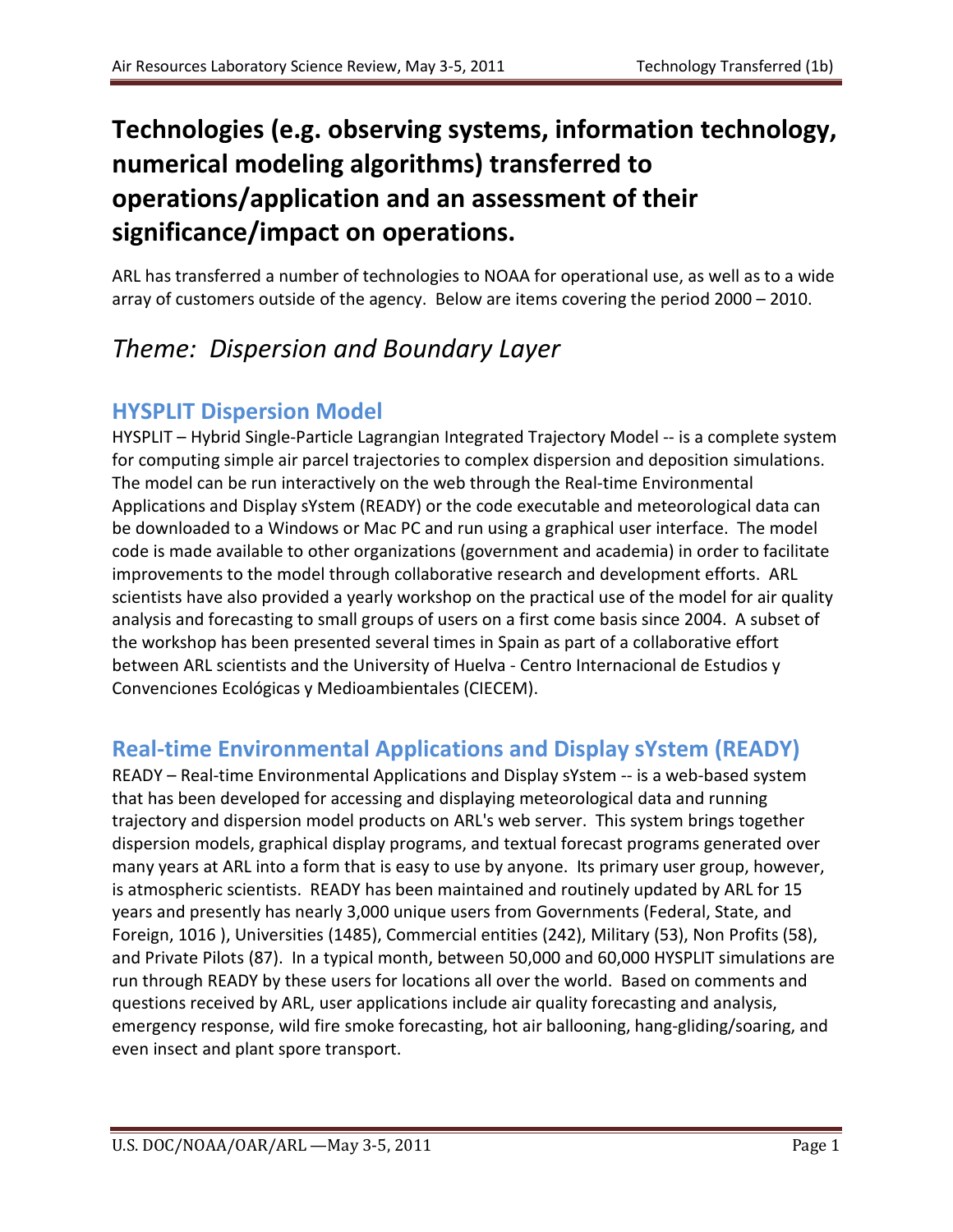#### **Emergency Response Forecasts**

Upgrades to the ARL HYSPLIT model have been periodically transferred to the National Weather Service/National Centers for Environmental Prediction (NWS/NCEP) for emergency response forecasts for small scale events. These forecasts are generated when requested by NWS Weather Forecast Offices (WFO). Forecast outputs for several locations within the U.S. are routinely made available to the WFO on an NCEP web site.

#### **Web-Based HYSPLIT Capability for NWS WFOs**

Prior to 2007, if a local emergency responder requested dispersion modeling support from an NWS/WFO, the WFO had to make a request via phone to the 24-hour Senior Duty Meteorologist (SDM) at the NOAA/NCEP. The WFO relayed the inputs from the emergency responder to the SDM who then ran the model on NCEP's operational computing systems. The results were posted to a secure web site for access by the WFO, which were then forwarded to the emergency manager. The NWS, knowing that ARL had a non-operational web-based HYSPLIT system, requested that ARL scientists develop a local-scale web version of HYSPLIT that could be ported to an operational environment in NOAA for use by the 122 WFOs to support events in their region of responsibility. ARL developed this system locally within the READY web site which was then ported to the NOAA Web Operations Center (WOC) in 2007 and made available to several WFOs for testing. Although the system is no longer running at the WOC, the NWS is in the process of transferring the system from the WOC to the NWS Telecommunications Operations Center (TOC). Until that is complete, ARL is hosting this service for WFOs on a non-operational basis through the READY web site. The web-based version allows the WFOs to conduct some emergency response activities, additional exercises, and training without impacting the NCEP 24/7 staff.

Between 100 and 300 HYSPLIT simulations have been run per month since May of 2010 when the system was made available to all WFOs. ARL is currently working with the NOAA National Ocean Service/Office of Response and Restoration (NOS/ORR) to develop a chemical source term model and interface for the web-based system that will function similarly to the ORR CAMEO/Aloha model that many local emergency responders already use in their work. In addition, with rising interest within the response community in responding to nuclear terrorism, ARL has recently developed and made available for testing an improvised nuclear device (IND) HYSPLIT model simulation for nuclear yields between 1 and 40 kT.

#### **Browser-Based Decision Support Tool**

ARL has developed a browser-based decision support tool that assesses the impacts of hazardous material releases in the atmosphere. The tool can handle both toxic chemicals and doses from radiological releases using the ARL HYSPLIT model to simulate the dispersion. For optimal performance, the tool uses Adobe Flash technology and Google Maps for display of model output. Both a dispersion analysis, based on meteorological observations, and a dispersion forecast, based on prognostic model output, can be generated. The tool was made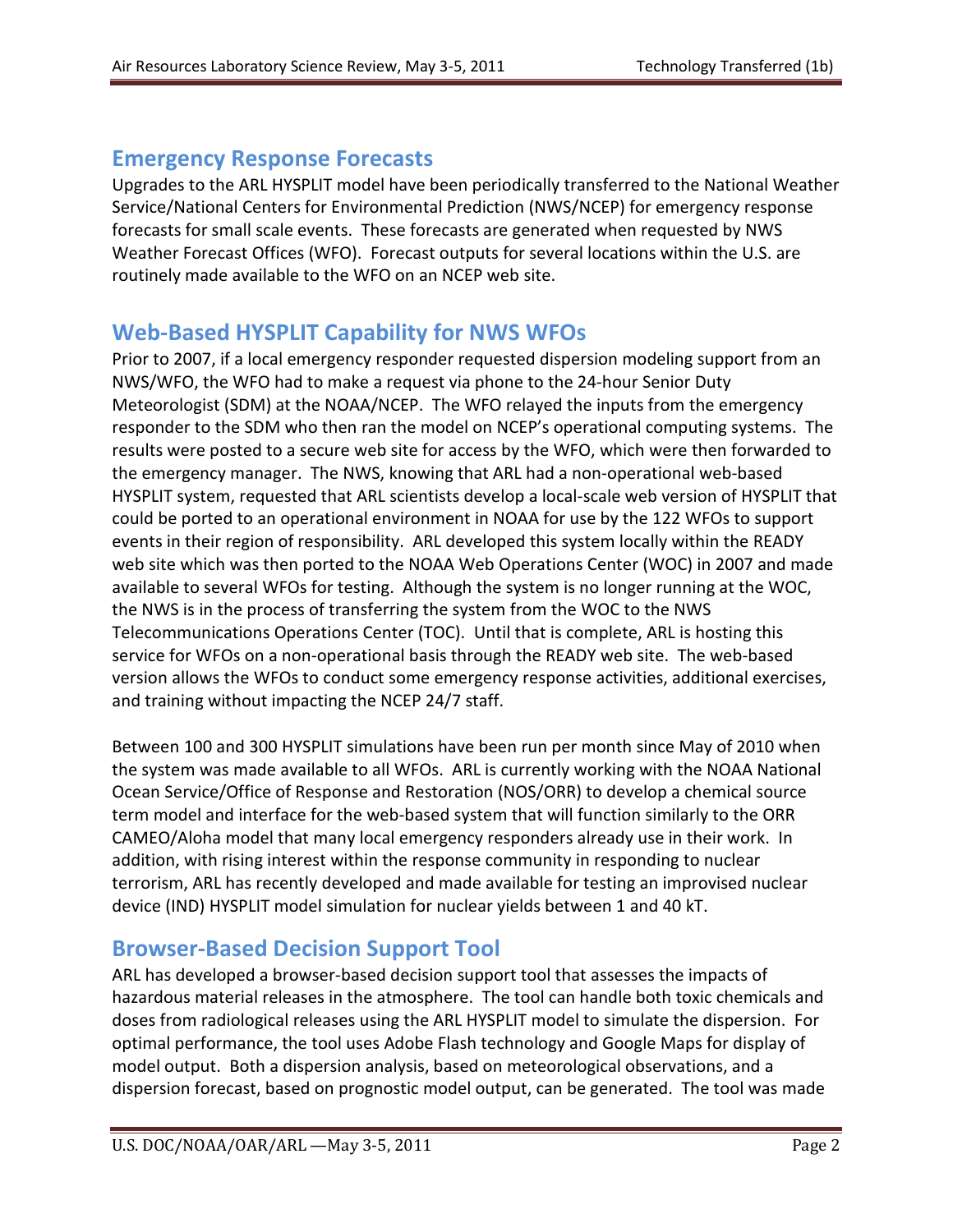available in 2010 to the Department of Energy's Idaho National Laboratory for their use to provide near real-time assessments for actual or potential hazardous releases. Components of this system are being transferred to the NWS for operational use by NOAA.

#### **Volcanic Ash Model Forecasts**

Upgrades to the ARL HYSPLIT model have been periodically transferred to the NWS/NCEP for volcanic ash modeling, including a package to improve forecasting capabilities following the April 2010 eruption of the Eyjafjallajokull volcano in Iceland. HYSPLIT is relied upon operationally by NCEP to provide dispersion forecasts for large volcanic eruptions in support of the Washington, D.C., Volcanic Ash Advisory Center's (W-VAAC) area of responsibility, the lower 48 states, most of the North Pacific, Mexico, Central America, and South America north of 10°S latitude. For the last several years on average, HYSPLIT is run about 50 times for the W-VAAC. Forecast output for active or recently active volcanoes near or within the U.S. VAAC region of responsibility are routinely made available to customers on the ARL web site. Volcanic ash is a hazard to aircraft because it can degrade engine performance and navigational and operational instrumentation. Meteorologists at the VAAC use the HYSPLIT forecasts, among other sources of information, for writing Volcanic Ash Advisories, which are in turn used by Meteorological Watch Offices to write warning messages. The HYSPLIT dispersion forecasts are issued to the public and made available online such as at the NWS [Aviation Weather Center.](http://aviationweather.gov/iffdp/volc.php)

### **Regional Specialized Meteorological Center Support**

ARL provided HYSPLIT code and training to the China Meteorological Administration in early 2002 to enhance their modeling capability as a Regional Specialized Meteorological Center (RSMC), and it is now a routine part of their operations. The HYSPLIT code was developed in collaboration with the Australian Bureau of Meteorology and is used as part of their operational RSMC response capability as well.

The RSMC program was developed in response to the poor level of communications between countries following the Chernobyl accident in the spring of 1986. The [World Meteorological](http://www.wmo.ch/)  [Or](http://www.wmo.ch/)ganization (WMO) was requested by th[e International Atomic Energy Agency \(IAEA\)](http://www.iaea.org/) and other international organizations to arrange for early warning messages about nuclear accidents to be transmitted over the Global Tele-communications System (GTS). In addition, some WMO member countries who lacked extensive forecasting capability requested that specialized pollutant transport and dispersion forecasts be provided during these emergencies. ARL scientists took part in the creation of the WMO RSMC in Washington, D.C. in 1993 and continue to jointly operate the Washington RSMC with the NOAA NCEP. The Washington RSMC provides dispersion modeling support to WMO member countries in the Americas who need assistance during transboundary emergency response events where hazardous pollutants may cross international boundaries.

### **Best Aircraft Turbulence (BAT) probe**

ARL developed the Best Aircraft Turbulence (BAT) probe to measure meteorologically-relevant turbulent three-dimensional wind vectors, air temperature, and air pressure from a moving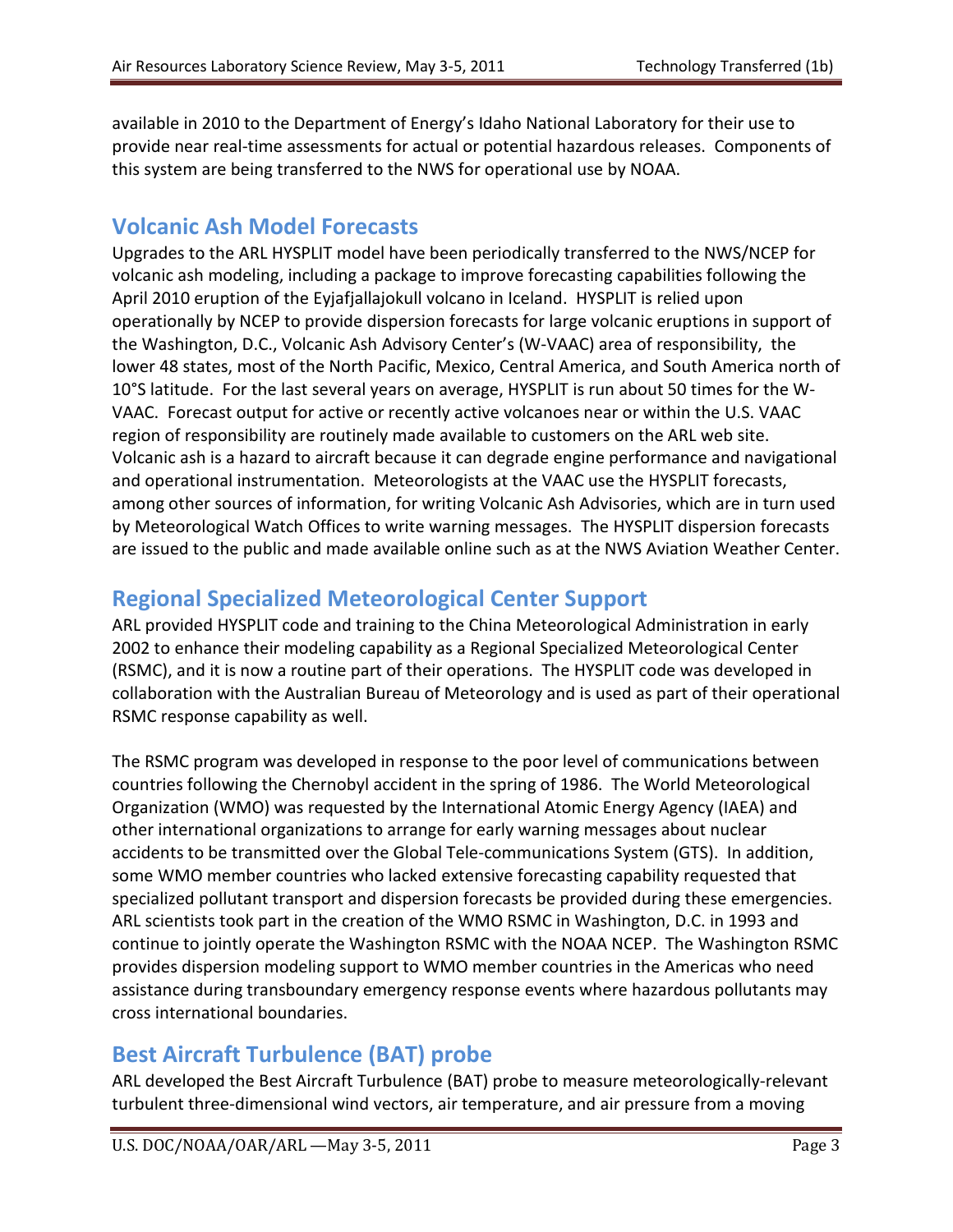platform. The BAT probe's capability and utility was significantly enhanced by the availability of miniature pressure transducers and signal conditioning circuits that became available in the early 1990s. Subsequently, ARL developed the equivalent of an inertial navigation system of high accuracy for about 10% of the hardware cost and with considerably reduced requirements for weight, power, and volume than equivalent systems of the day. In 1998, the BAT probe was adopted by Initiative Industriali Italiane for use on its single-engine two-place pusher-driven Sky Arrow aircraft of only 650 kg mass. The combination was made commercially available as an environmental research airplane and is currently in use at eight institutions on three continents. The BAT probe has also been used on the high-altitude low-speed EGRETT aircraft by Airborne Research Australia for study of turbulence in the upper troposphere and lower stratosphere.

A newer generation of the BAT probe, which included pumps to evacuate water from the pressure lines, was developed and flown on NOAA's WP-3 aircraft to measure turbulent winds in Hurricanes Katrina and Isabel. ARL is now developing and testing the next generation probe in partnership with Harvard University and Aurora Flight Sciences Corporation to measure turbulence and fluxes of  $CO<sub>2</sub>$  and CH<sub>4</sub> in the Arctic regions of the U.S. and Russia using a Diamond DA-42 (Twin Star) aircraft. The field program is expected to take place between the summer of 2011 and 2013.

# *Theme: Air Quality*

## **Smoke Model Forecasts**

ARL scientists, along with counterparts in NOAA's [National Environmental Satellite, Data and](http://www.nesdis.noaa.gov/)  [Information Service](http://www.nesdis.noaa.gov/) (NESDIS) and NWS, transferred the HYSPLIT smoke forecasting system into NCEP operations for the Continental United States in 2007, Alaska in 2009, and Hawaii in 2010. The smoke forecasting system is part of the National Air Quality Forecast Capability (NAQFC) and is run operationally once per day to predict the movement and concentration of wild fire smoke. The NOAA Smoke Forecasting System integrates NESDIS's satellite information on the location of wildfires with [NWS](http://www.nws.noaa.gov/) weather inputs from the North American Mesoscale model and smoke dispersion simulations from the ARL [HYSPLIT](http://www.arl.noaa.gov/HYSPLIT_info.php) model to produce a daily 48-hour prediction of smoke transport and concentration. The model also incorporates U.S. Forest Service estimates for wildfire smoke emissions based on vegetation cover. This system is intended as guidance to air quality forecasters and the public for fine particulate matter emitted from large wildfires and agricultural burning which can elevate particulate concentrations to unhealthful levels.

## **Community Multi-scale Air Quality (CMAQ) Modeling System and the Development of a National Air Quality Forecasting Capability**

The Community Multiscale Air Quality (CMAQ) modeling system was first released in 1998 through the collaborative development efforts of ARL, the Environmental Protection Agency's Office of Research and Development, academia, and the private sector. ARL was the science lead for CMAQ development. CMAQ combines state-of-the-science capabilities for modeling